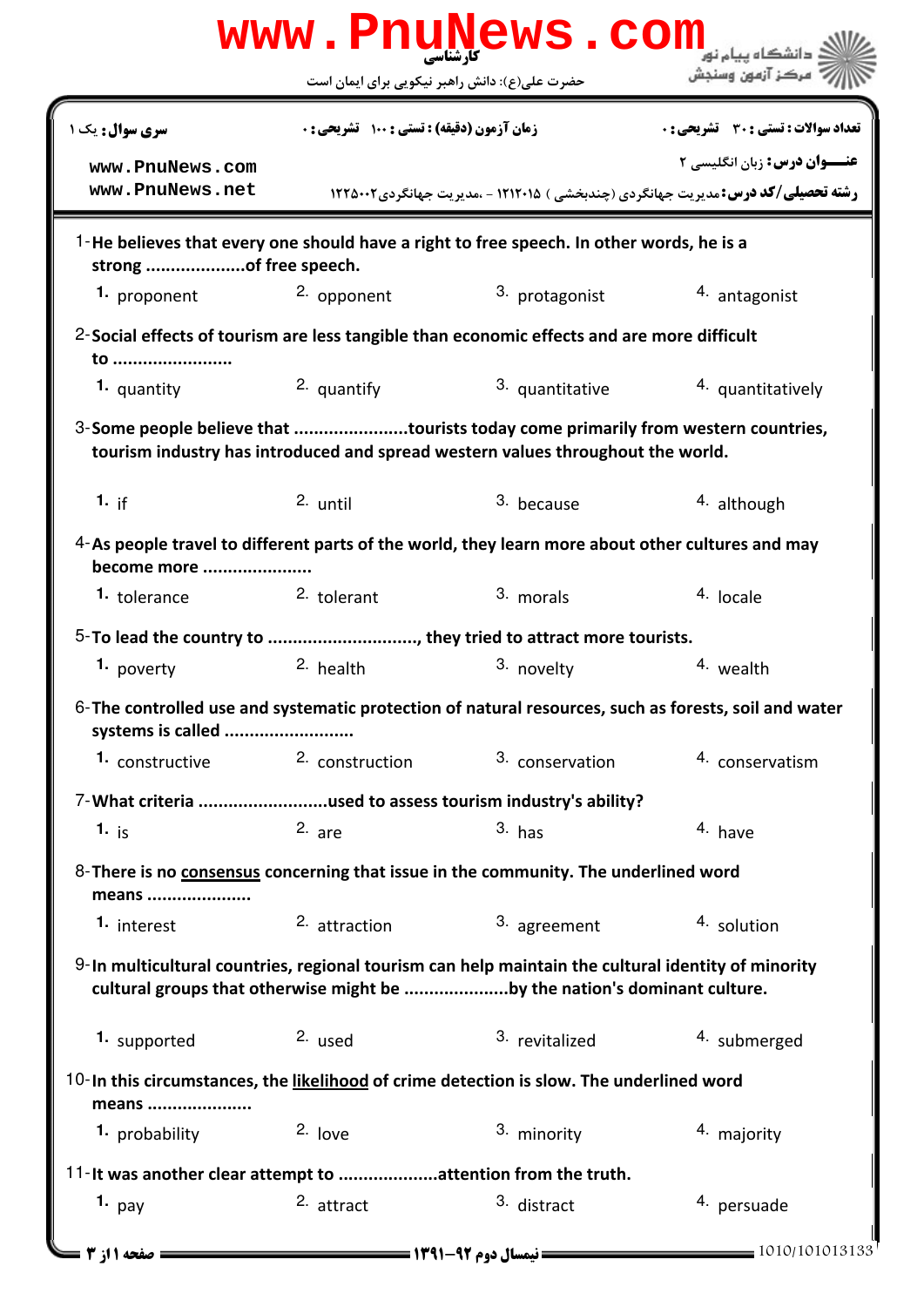|                                                                                                                                                  |                                                   | www.PnuNews.com       |                                                                                                          |  |  |  |
|--------------------------------------------------------------------------------------------------------------------------------------------------|---------------------------------------------------|-----------------------|----------------------------------------------------------------------------------------------------------|--|--|--|
|                                                                                                                                                  | حضرت علی(ع): دانش راهبر نیکویی برای ایمان است     |                       | مركز آزمون وسنجش                                                                                         |  |  |  |
| <b>سری سوال :</b> یک ۱                                                                                                                           | <b>زمان آزمون (دقیقه) : تستی : ۱۰۰ تشریحی : 0</b> |                       | <b>تعداد سوالات : تستی : 30 ٪ تشریحی : 0</b>                                                             |  |  |  |
| www.PnuNews.com                                                                                                                                  |                                                   |                       | <b>عنـــوان درس:</b> زبان انگلیسی ۲                                                                      |  |  |  |
| www.PnuNews.net                                                                                                                                  |                                                   |                       | <b>رشته تحصیلی/کد درس:</b> مدیریت جهانگردی (چندبخشی ) ۱۲۱۲۰۱۵ - ،مدیریت جهانگردی۱۲۲۵۰۰۲                  |  |  |  |
| adopted English as the national language. "Their" refers to                                                                                      |                                                   |                       | 12-By their acceptance and use of the English translation of the Bible, the Scottish reformers in effect |  |  |  |
| 1. acceptance                                                                                                                                    |                                                   | <sup>2.</sup> English |                                                                                                          |  |  |  |
| 3. Scottish reformers                                                                                                                            |                                                   | 4. national           |                                                                                                          |  |  |  |
| 13-An event that may occur but that is not likely or intended is refered to as a(n)                                                              |                                                   |                       |                                                                                                          |  |  |  |
| 1. frugality                                                                                                                                     | 2. contingency                                    | 3. adherence          | 4. succession                                                                                            |  |  |  |
| 14-When water stands still in a place for some time it becomes                                                                                   |                                                   |                       |                                                                                                          |  |  |  |
| 1. lagoon                                                                                                                                        | 2. fauna                                          | 3. stagnant           | 4. hurricane                                                                                             |  |  |  |
| 15-Environmental pressure groups and media coverage, as well as extensive academic literature,<br>stress the environmental problems  by tourism. |                                                   |                       |                                                                                                          |  |  |  |
| 1. cause                                                                                                                                         | 2. caused                                         | 3. causing            | 4. because                                                                                               |  |  |  |
| 16-Disasters are not in the tourism industry and often lead to cancelled bookings.                                                               |                                                   |                       |                                                                                                          |  |  |  |
| 1. uncommon                                                                                                                                      | <sup>2.</sup> difficult                           | 3. possible           | 4. concerned                                                                                             |  |  |  |
| 17-Managers have some crucial roles when they face hotel disasters. "Crucial" means                                                              |                                                   |                       |                                                                                                          |  |  |  |
| 1. important                                                                                                                                     | 2. faulty                                         | 3. fragile            | 4. simple                                                                                                |  |  |  |
|                                                                                                                                                  |                                                   |                       |                                                                                                          |  |  |  |
| 1. affair                                                                                                                                        | 2. relation                                       | 3. dichotomy          | 4. agression                                                                                             |  |  |  |
| 19-Turkey forms a  between Asia and Europe and has been impacted by the cultures<br>of these two continents.                                     |                                                   |                       |                                                                                                          |  |  |  |
| 1. variation                                                                                                                                     | 2. flora                                          | $3.$ fauna            | 4. bridge                                                                                                |  |  |  |
| 20- The government should the old policies of tourism management and implement<br>new ones instead.                                              |                                                   |                       |                                                                                                          |  |  |  |
| $1.$ follow                                                                                                                                      | $2.$ earn                                         | $3.$ abandon          | 4. dominate                                                                                              |  |  |  |
| 21-Tour managers should supply food services based on the diversity of the local communities. The<br>underlined word means                       |                                                   |                       |                                                                                                          |  |  |  |
| 1. provide                                                                                                                                       | <sup>2.</sup> notice                              | 3. propose            | 4. stress                                                                                                |  |  |  |
| 22-Society-oriented tourism programs may encounter various obstacles in their implementation. The<br>underlined word means                       |                                                   |                       |                                                                                                          |  |  |  |
| 1. bonds                                                                                                                                         | <sup>2.</sup> features                            | 3. patterns           | 4. barriers                                                                                              |  |  |  |
| <b>: صفحه 12; 3</b>                                                                                                                              |                                                   |                       | $=$ 1010/101013133                                                                                       |  |  |  |